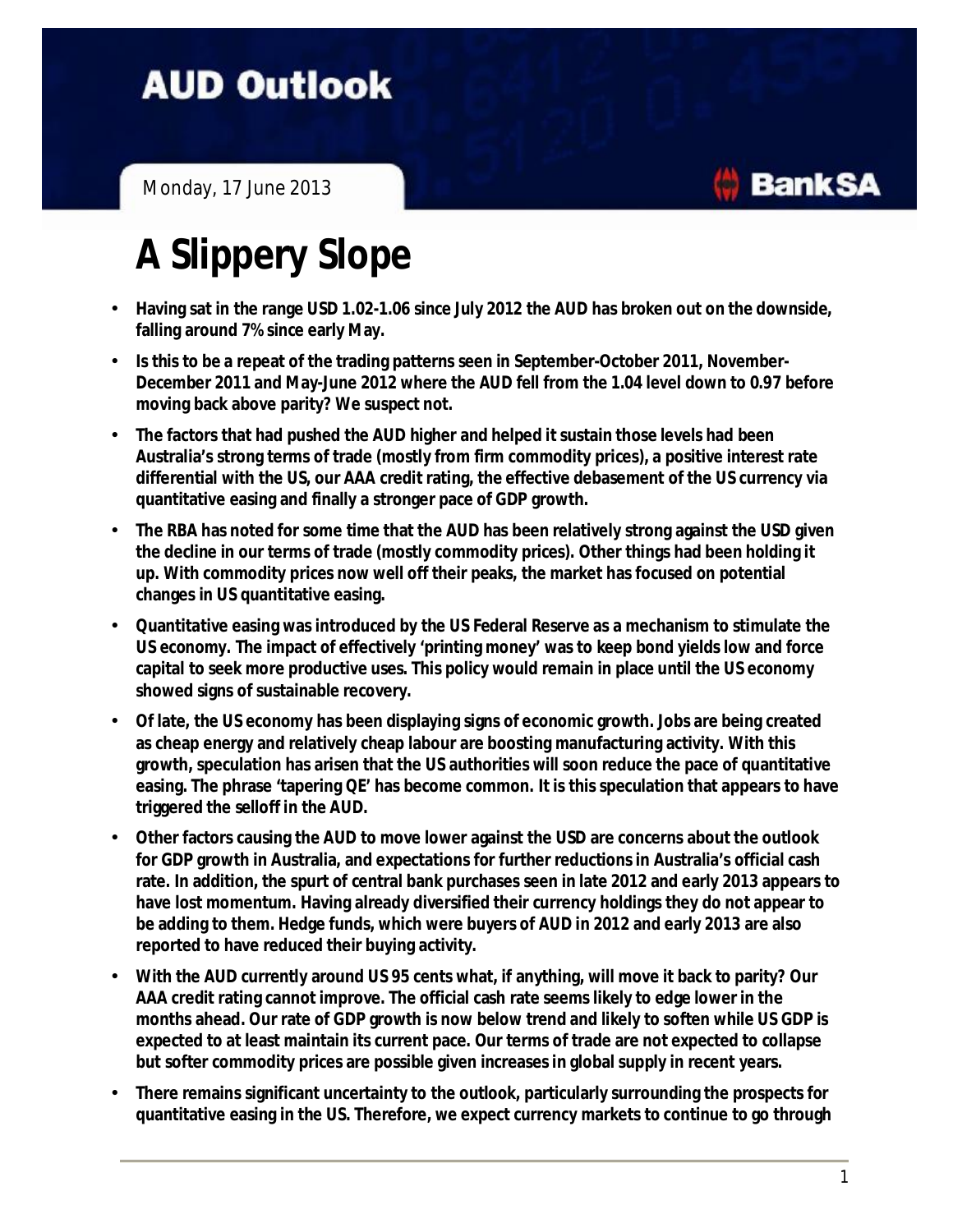**a period of high volatility.** 

• **However, given the above, the risks for the AUD appear to be on the down side. Our new target for the AUD against the USD for the end of 2013 is US 92 cents.** 

**Hans Kunnen, Chief Economist** Ph: 02-8254-8322